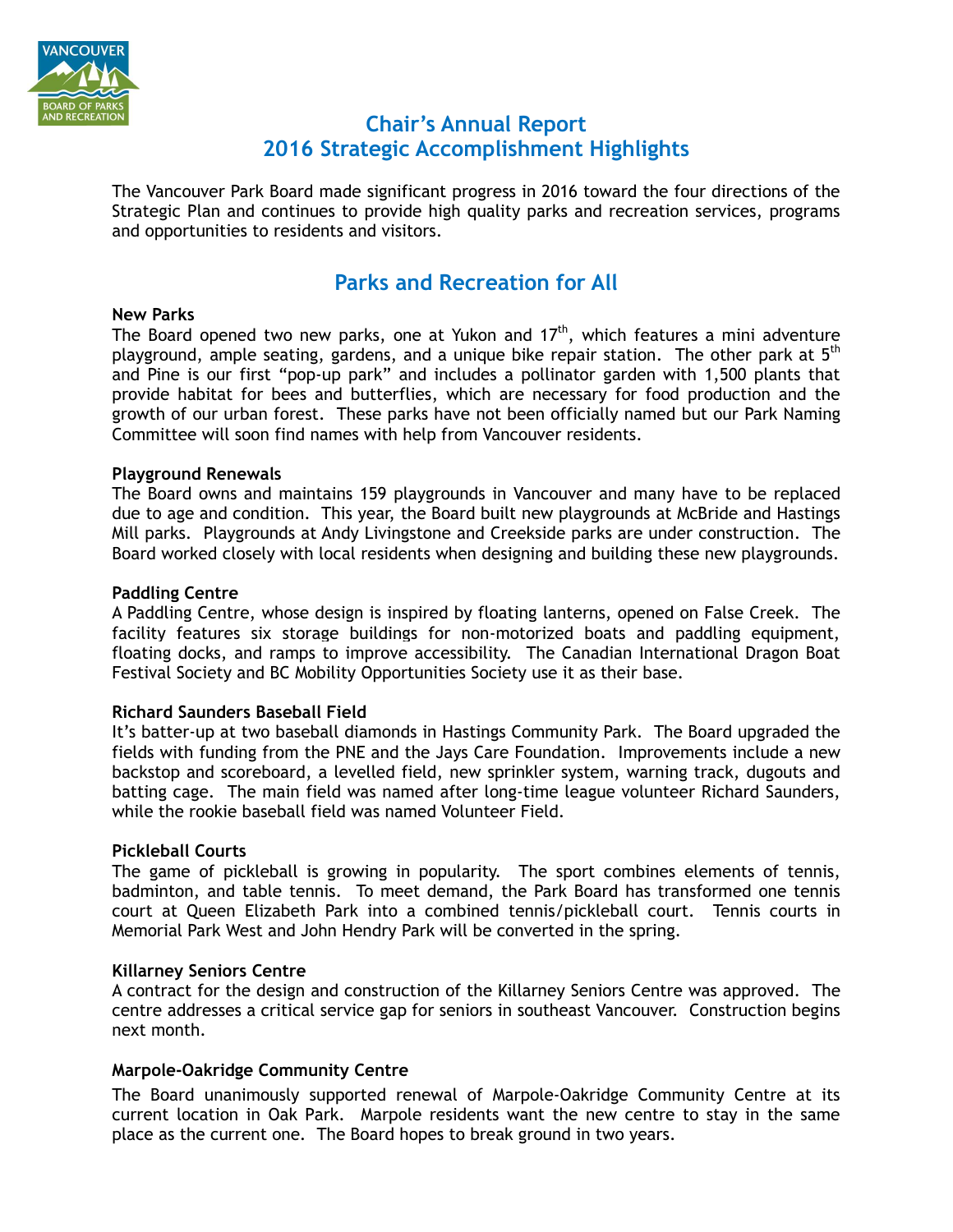## **Access to Services Without Fear**

The Board approved the "Access to Park Board Services Without Fear" policy which supports residents with uncertain or no immigration status who fear detention, psychological or physical harm, or deportation when accessing services. Unless required by law, no information collected about their immigration status will be shared with other agencies.

## **People, Parks, and Dogs: A Strategy for Sharing Vancouver's Parks**

All residents and visitors, both with and without dogs, should be able to enjoy our parks. To that end, the Board launched "People, Parks, and Dogs: A strategy for sharing Vancouver's parks". Early next year, the Board will ask for feedback on preliminary recommendations about the planning, design and management of Vancouver's parks, beaches, and off-leash areas.

## **VanSplash Aquatics Strategy**

The Board took the first step to improving access to aquatic services with the launch of VanSplash Aquatics Strategy. Public feedback will be used to refine recommendations for a 10-year plan to deliver aquatic services, including the renewal or replacement of existing indoor pools and wading pools, and construction of a new outdoor pool. A new pool will be built in 2018.

## **Swim to Survive**

This year the Board partnered with the Lifesaving Society and Lifeguard Outreach Society to offer Swim to Survive to 600 Vancouver youth. Swim to Survive is a Lifesaving Society program that provides basic training in critical skills needed to survive an unexpected fall into deep water. The free course was offered at Kits Pool.

## **ActiveNet**

VanDusen Garden and the three pitch & putt courses were added to the Park Board's registration system, ActiveNet. The booking experience for the City's golf courses was also improved with the introduction of a user friendly interface and added flexibility in booking tee times.

## **Parks and Recreation Master Plan**

A contract to develop the Parks and Recreation Master Plan was approved and awarded. The Master Plan will determine optimum city-wide service level outcomes through an assessment of the needs associated with existing assets and guide operating practices for the next 25 years.

## **Community Centre Association Joint Operating Agreement**

The Board is entering a new chapter in its relationship with community centre associations with the delivery of a revitalized Joint Operating Agreement or JOA, following eight months of facilitated consultations. This renewed JOA affirms the Board's continued commitment to a community-engaged model working in partnership with associations and clarifies the roles and responsibilities of the Board and associations.

## **Accessible Washrooms**

The Board approved a motion to increase accessibility to public washrooms in the parks and recreation system in consultation with various groups, including seniors.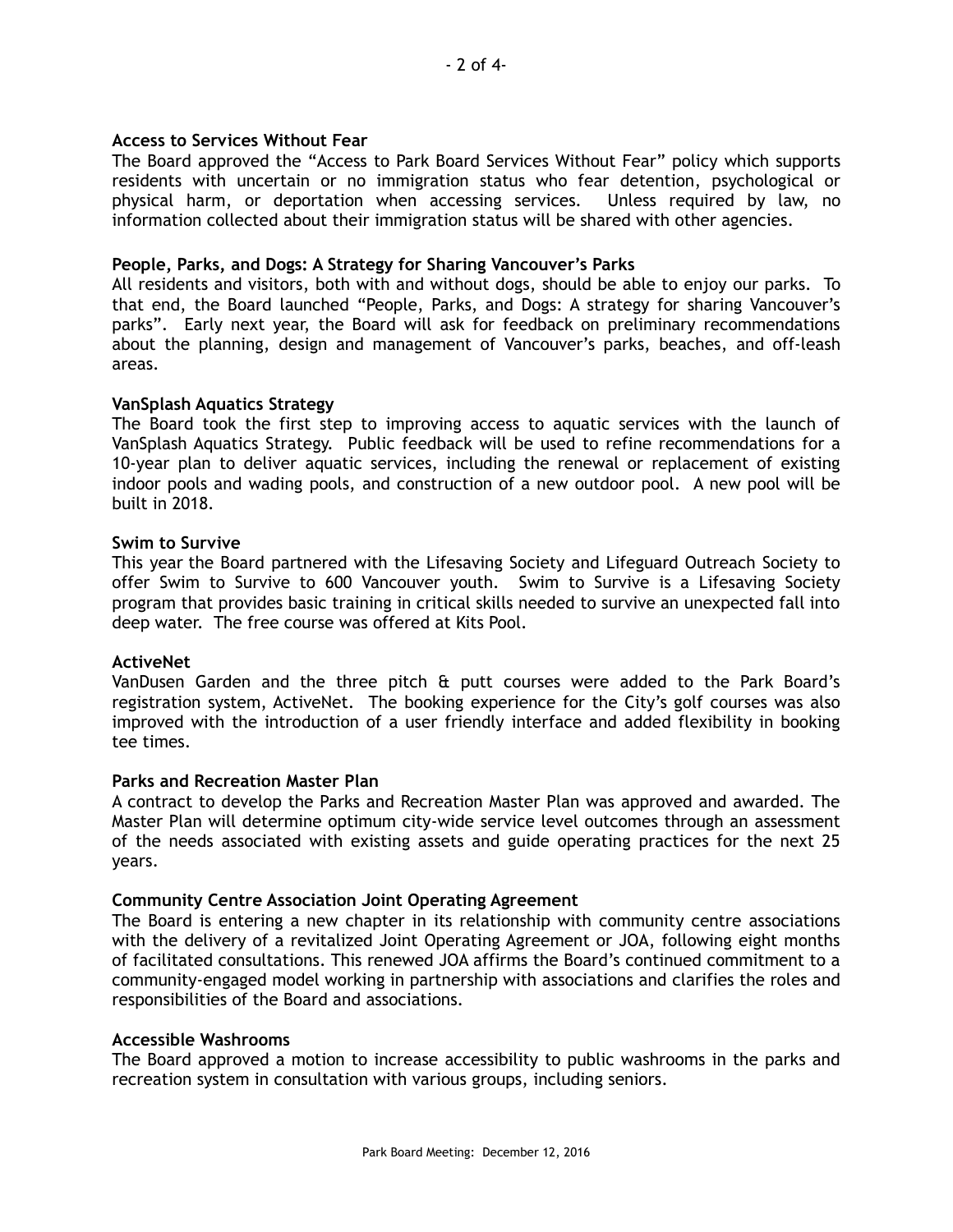# **Leader in Greening**

## **Urban Forest**

Vancouver residents like their trees! The Board sold almost 6,000 trees—flowering, shade and conifer trees for \$10—during sales in the spring and fall. The Board needs residents to help it expand the urban forest. The Board manages trees on parks, streets and other public lands, and advocates for urban forest enhancement on private lands. This year more than 14,000 new trees were planted in Vancouver.

## **Biodiversity Strategy: Salt Marsh**

Work is now underway on a salt marsh in New Brighton Park to restore fish and wildlife habitat along the shore of Burrard Inlet. The Board approved a concept plan for the creation of this unique two-hectare intertidal wetland. It supports the Board's Biodiversity Strategy to create healthy ecosystems and enhance natural areas throughout the city. The salt marsh is a partnership between the Board and Vancouver Fraser Port Authority. The "Biodiversity Strategy" guides ongoing work to protect, enhance, and restore biodiversity throughout the park system.

## **Bird Week**

The annual Bird Week took place in May with a variety of free workshops, talks and exhibitions highlighting backyard birds and how to improve their living environment. Birds are visible markers of a healthy ecosystem.

# **Engaging people**

## **Community Partnerships: Survivors Totem Pole**

A 27-foot pole carved from a red cedar log from Haida Gwaii was installed during a potlatch ceremony in Pigeon Park in November. The Survivors Totem Pole is a powerful collaboration three years in the making—between Downtown Eastside First Nations, LGBTQ activists, Japanese, Chinese, and South Asian survivors of racism and injustice. Expert Haida carver Skundaal, Bernie Williams, was the lead on the pole's design and carving.

## **Concession Renewal Strategy**

A consultation program was conducted to obtain public and stakeholder input into a Concession Renewal Strategy for the network of park and beach concession offerings. Focus groups and surveys were used to collect feedback from 5,000 participants. The consultation findings will inform final recommendations for renewal plans for future food offerings to the public at all Park Board facilities.

## **Park Naming**

The Board looks after more than 230 parks. Their names – be they Stanley, Ebisu, Emory, or Bobolink – give these spaces character and provide a sense of history, community, and belonging to us all. As new parks are built or acquired, they often end up with a temporary working name. Twenty parks now need a permanent name. The Board launched a park naming process to get suggestions from residents.

## **Love Locks Sculpture**

Love is in the air at Queen Elizabeth Park. A new love locks sculpture, "Love in the Rain", was installed above the Quarry Garden near Bloedel Conservatory. Many love locks have already been added to the sculpture, which was designed by Vancouver artist Bruce Voyce.